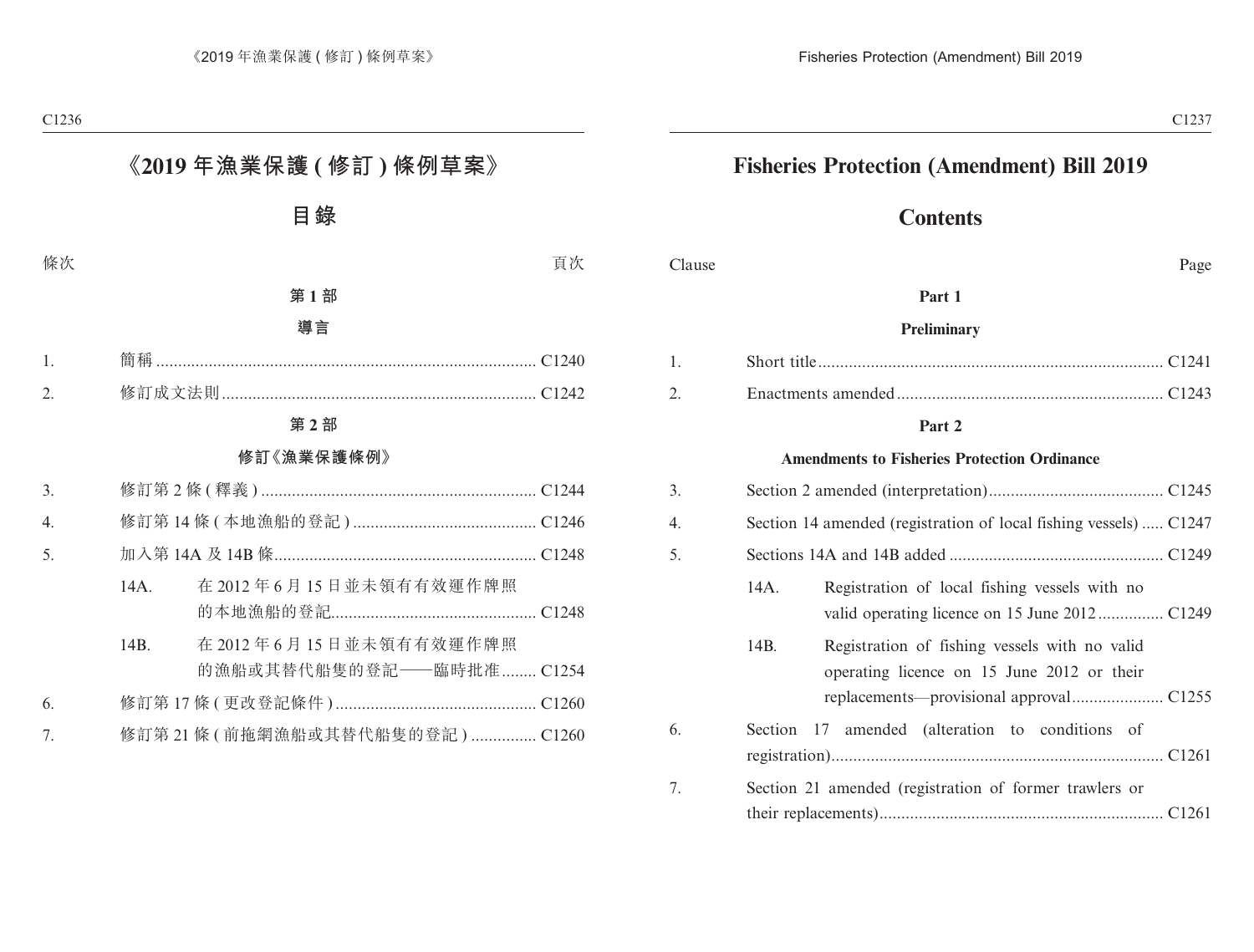### Fisheries Protection (Amendment) Bill 2019

|        | C1239                                                                                               |
|--------|-----------------------------------------------------------------------------------------------------|
| Clause | Page                                                                                                |
| 8.     |                                                                                                     |
|        | 21A.<br>Registration of former trawlers with no valid<br>operating licence on 15 June 2012 or their |
| 9.     | Section 26 amended (refusal of applications for issue or                                            |
| 10.    |                                                                                                     |
| 11.    | Section 37 amended (Director may require information                                                |
| 12.    |                                                                                                     |
| 13.    |                                                                                                     |
|        | Part 3                                                                                              |

### **Consequential Amendments to Administrative Appeals Board Ordinance**

| 14 |  |  |
|----|--|--|
|----|--|--|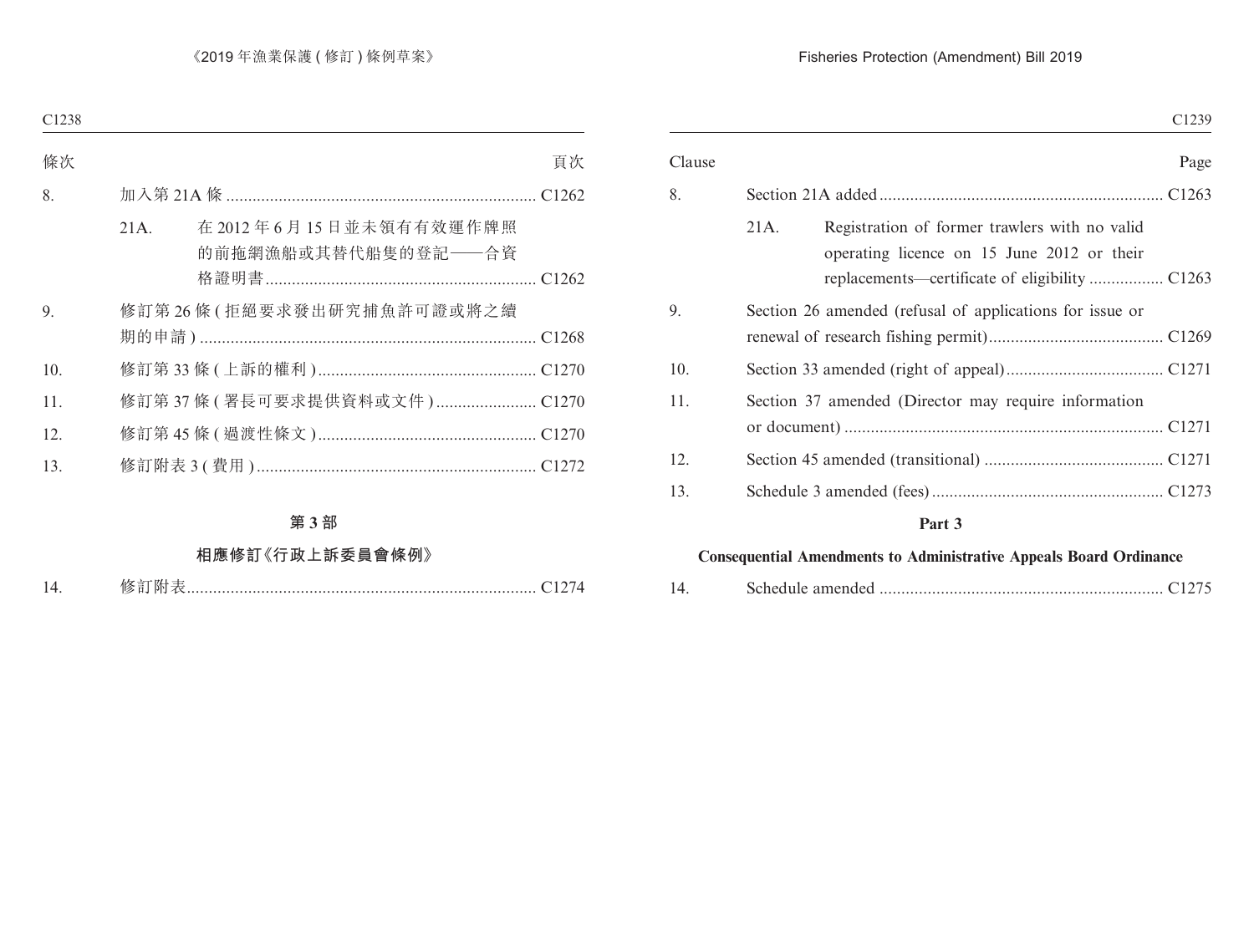# A BILL

# To

Amend the Fisheries Protection Ordinance to provide for the registration of local fishing vessels in respect of which there was no valid operating licence on 15 June 2012 and the issue of provisional approvals for registration to owners or former owners of fishing vessels in respect of which there was no valid operating licence on 15 June 2012; to provide for the issue of certificate of eligibility for registration in relation to former trawlers in respect of which there was no valid operating licence on 15 June 2012; and to make related amendments to the Ordinance and the Administrative Appeals Board Ordinance.

Enacted by the Legislative Council.

# **Part 1**

# **Preliminary**

### **1. Short title**

This Ordinance may be cited as the Fisheries Protection (Amendment) Ordinance 2019.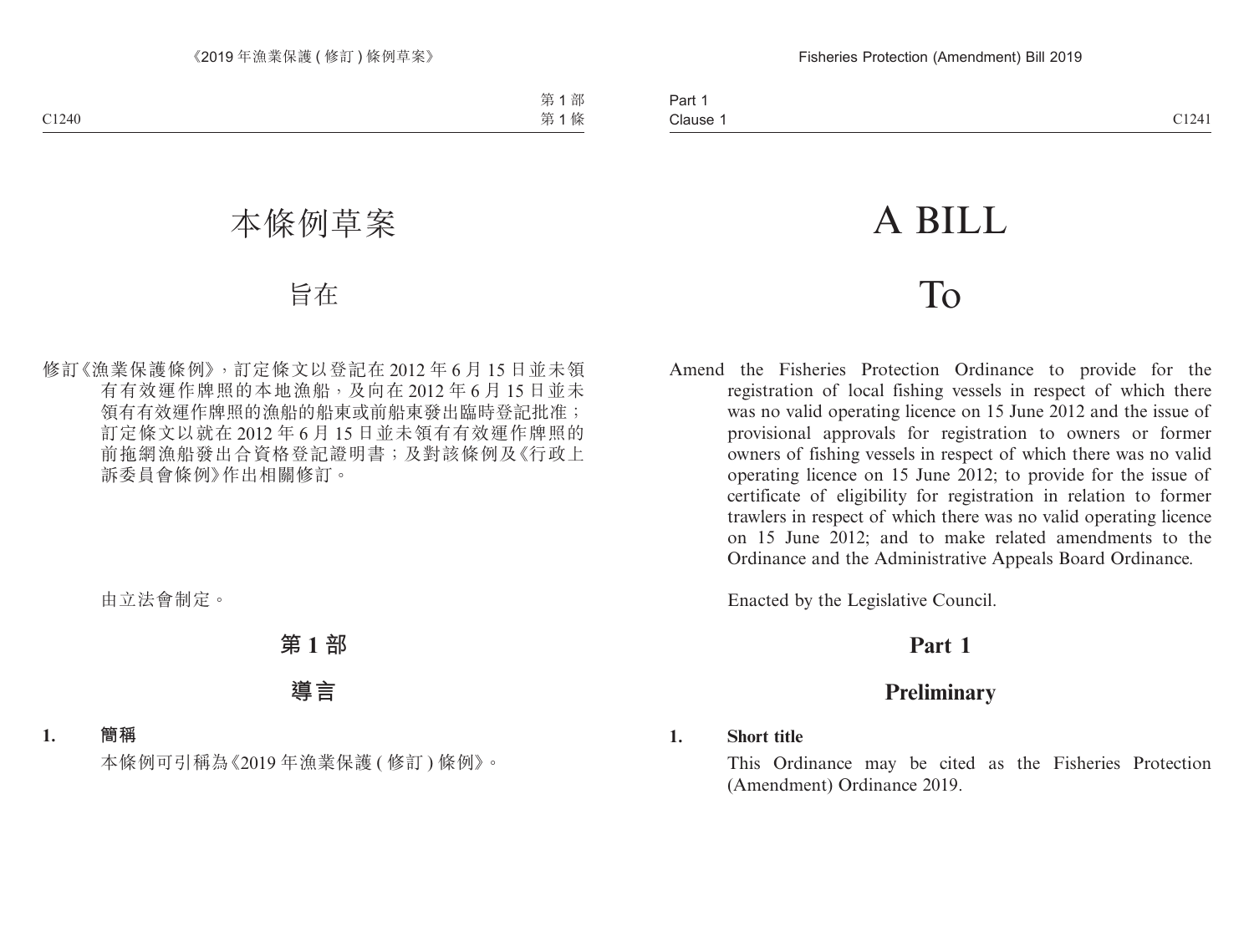| 3 <sub>cm</sub><br>ai t |               |
|-------------------------|---------------|
| Clause 2                | 01212<br>- 12 |

## **2. Enactments amended**

- (1) The Fisheries Protection Ordinance (Cap. 171) is amended as set out in Part 2.
- (2) The Administrative Appeals Board Ordinance (Cap. 442) is amended as set out in Part 3.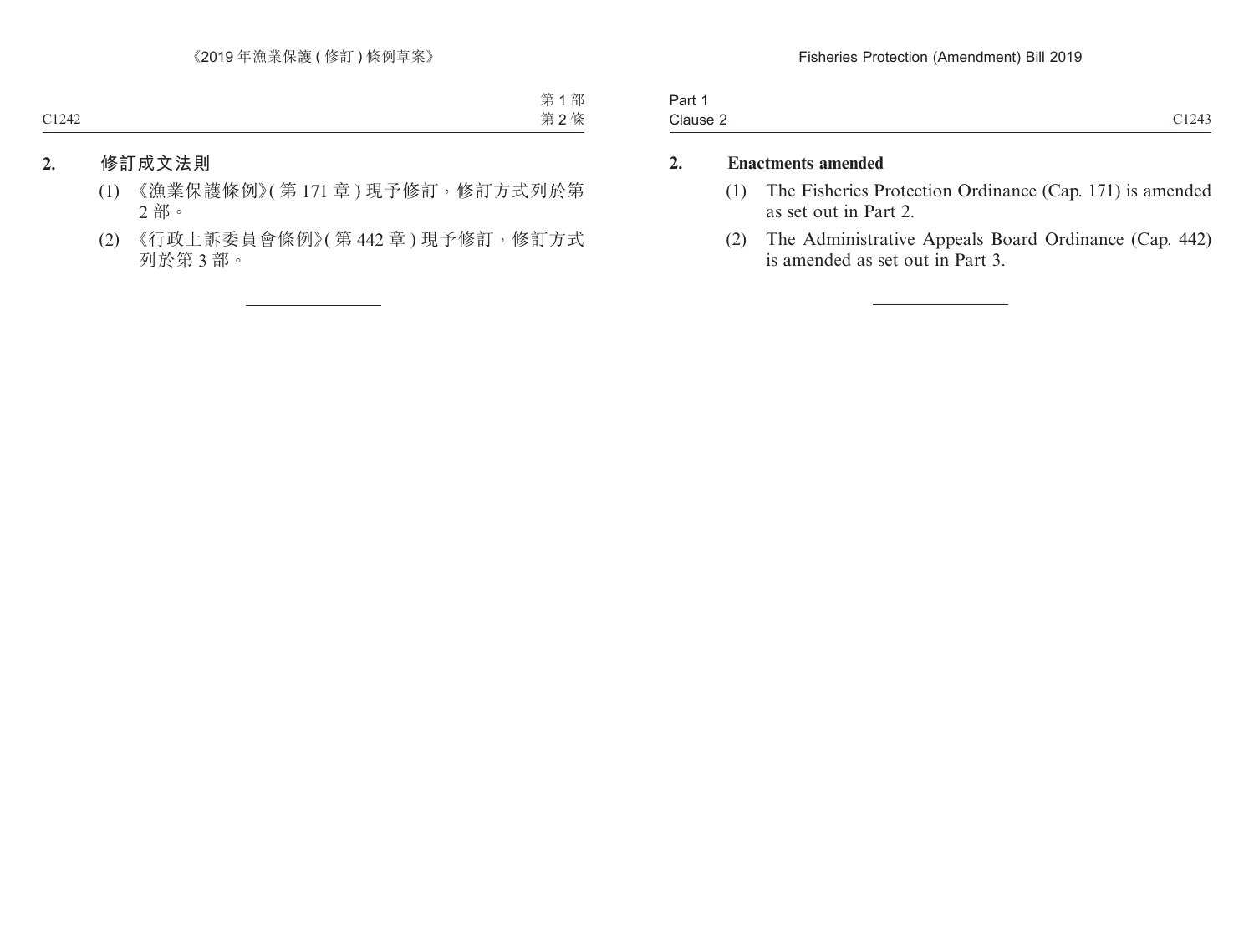# **Part 2**

# **Amendments to Fisheries Protection Ordinance**

#### **3. Section 2 amended (interpretation)**

(1) Section 2, definition of *commencement date*—

#### **Repeal**

"2012 (13 of 2012)"

#### **Substitute**

"2019 ( of 2019)".

(2) Section 2, before the definition of *ancillary vessel*—

### **Add**

- "*2012 certificate* (2012年證明書), in relation to a vessel, means the certificate of ownership of the vessel that was valid on 15 June 2012;
- *2012 owner* (2012年船東), in relation to a vessel, means—
	- (a) if the 2012 certificate for the vessel specifies 1 person—the person;
	- (b) if the 2012 certificate for the vessel specifies 2 or more persons (*co-owners*), none of whom has died or ceased to exist—the co-owners; or
	- (c) if the 2012 certificate for the vessel specifies 2 or more persons, one or more of whom has died or ceased to exist—the remaining co-owner or co-owners;".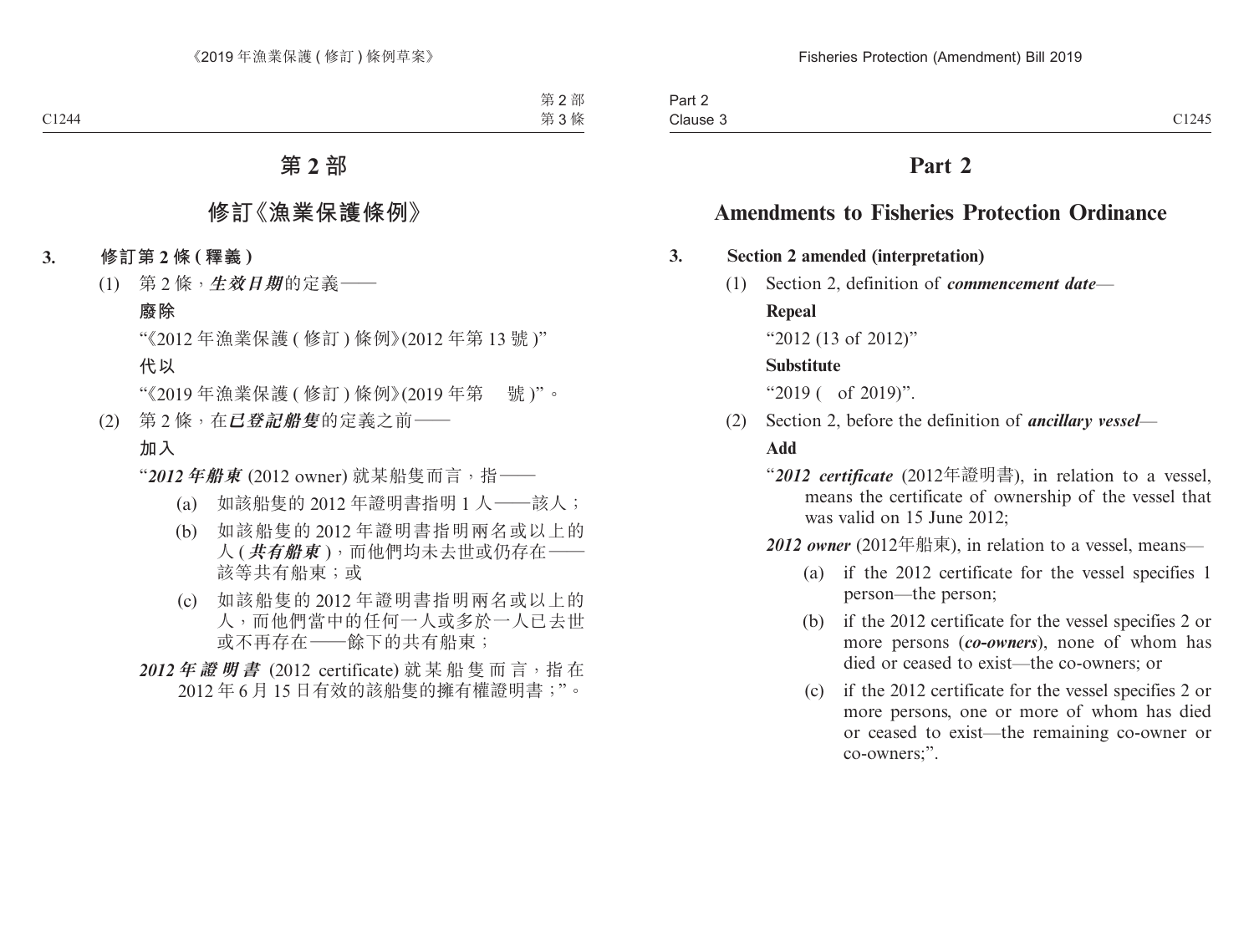|                    | Part 2<br>Clause 4 | C1247                                                       |
|--------------------|--------------------|-------------------------------------------------------------|
|                    |                    |                                                             |
| $\boldsymbol{4}$ . |                    | Section 14 amended (registration of local fishing vessels)  |
|                    | (1)                | Section $14(1)(a)$ —                                        |
|                    |                    | Repeal                                                      |
|                    |                    | "is a valid operating licence on the commencement date"     |
|                    |                    | <b>Substitute</b>                                           |
|                    |                    | "was a valid operating licence on 15 June 2012".            |
|                    | (2)                | Section $14(1)(b)(i)$ —                                     |
|                    |                    | Repeal                                                      |
|                    |                    | "the commencement date" (wherever appearing)                |
|                    |                    | <b>Substitute</b>                                           |
|                    |                    | "15 June 2012".                                             |
|                    | (3)                | Section $14(1)(c)$ —                                        |
|                    |                    | Repeal                                                      |
|                    |                    | "section 19 or 21"                                          |
|                    |                    | <b>Substitute</b>                                           |
|                    |                    | "section 14A(2), 14B(8), 19(1), 21(1) or 21A(8)".           |
|                    | (4)                | Section $14(2)$ —                                           |
|                    |                    | Repeal                                                      |
|                    |                    | everything after "or (b)"                                   |
|                    |                    | <b>Substitute</b>                                           |
|                    |                    | "may only be made within 12 months after 15 June<br>2012.". |
|                    | (5)                | Section $14(3)$ —                                           |
|                    |                    | Repeal                                                      |
|                    |                    | "may be made under subsection $(1)(a)$ or $(b)$ "           |
|                    |                    | <b>Substitute</b>                                           |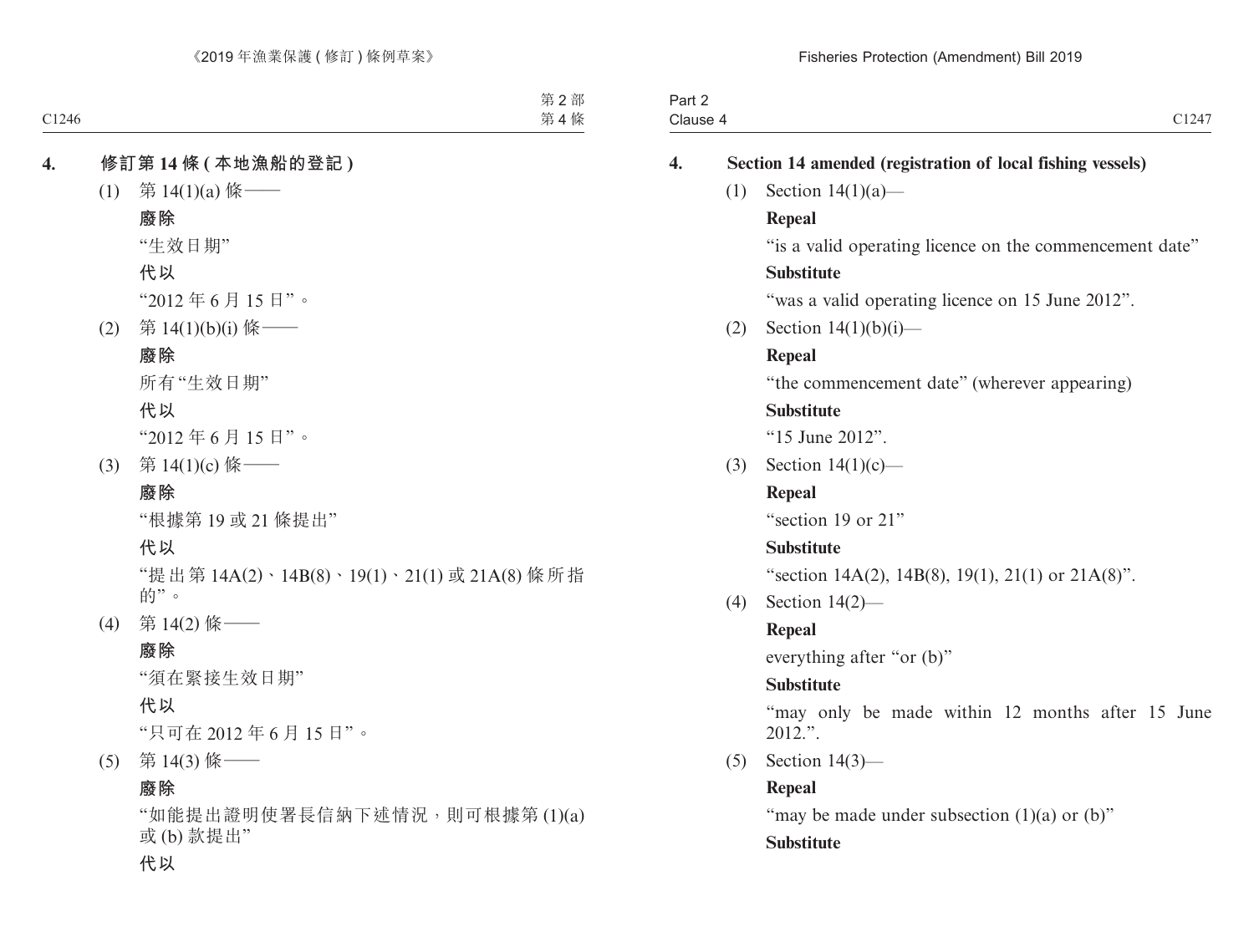"under subsection  $(1)(a)$  or  $(b)$  may be made at a later time".

(6) Section 14(3)(b)—

## **Repeal**

"the commencement date"

# **Substitute**

"15 June 2012".

(7) Section 14—

# **Repeal subsection (5)**

# **Substitute**

"(5) If the Director refuses an application under subsection (1) or section 14A(2), 14B(8), 19(1), 21(1) or 21A(8), the Director must send a notice of refusal to the applicant within 14 days after the date of the decision.".

# **5. Sections 14A and 14B added**

After section 14—

# **Add**

## "**14A. Registration of local fishing vessels with no valid operating licence on 15 June 2012**

- (1) This section applies in relation to a local fishing vessel—
	- (a) in respect of which there is a valid operating licence but there was no valid operating licence on 15 June 2012; and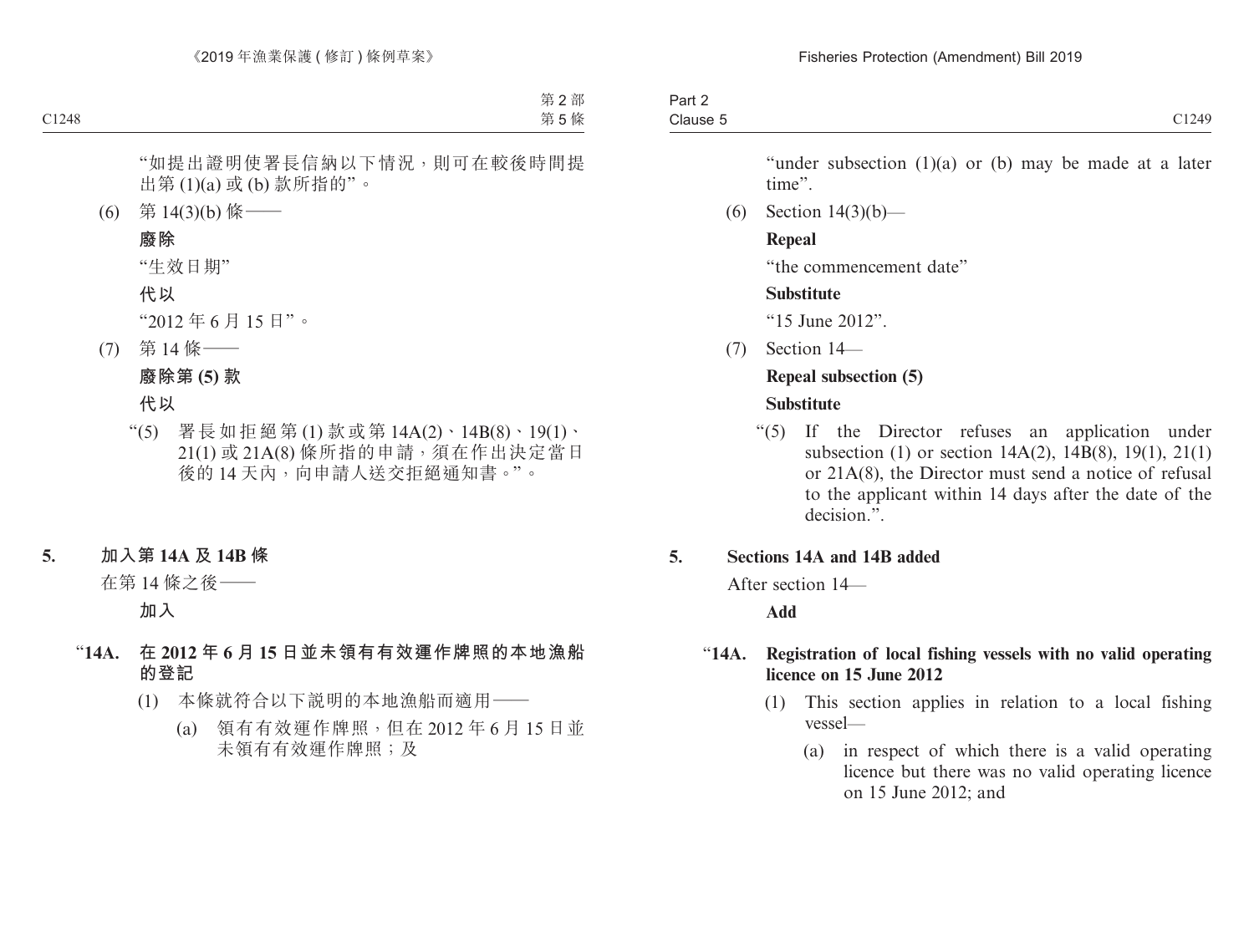- (b) that was not affected by the trawl ban introduced by the Fisheries Protection (Specification of Apparatus) (Amendment) Notice 2011 (L.N. 45 of 2011).
- (2) The Director may, on application by the owner of the vessel, register the vessel under section 14 if—
	- (a) no provisional approval has been issued under section  $14B(2)$  in respect of the vessel;
	- (b) the applicant shows to the satisfaction of the Director that—
		- (i) the applicant was also the 2012 owner of the vessel; or
		- (ii) the application is supported by a waiver given by the 2012 owner of the vessel under section 14B(6), or by proof that the person or persons specified in the 2012 certificate of the vessel has or have all died or ceased to exist; and
	- (c) the applicant shows to the satisfaction of the Director that—
		- (i) the vessel was used, or intended to be used, for the purpose of fishing up to the expiry of 14 June 2012;
		- (ii) the engine power of the vessel does not exceed that of the vessel immediately before 15 June 2012; and
		- (iii) the number of ancillary vessels the vessel has does not exceed that which the vessel had immediately before 15 June 2012.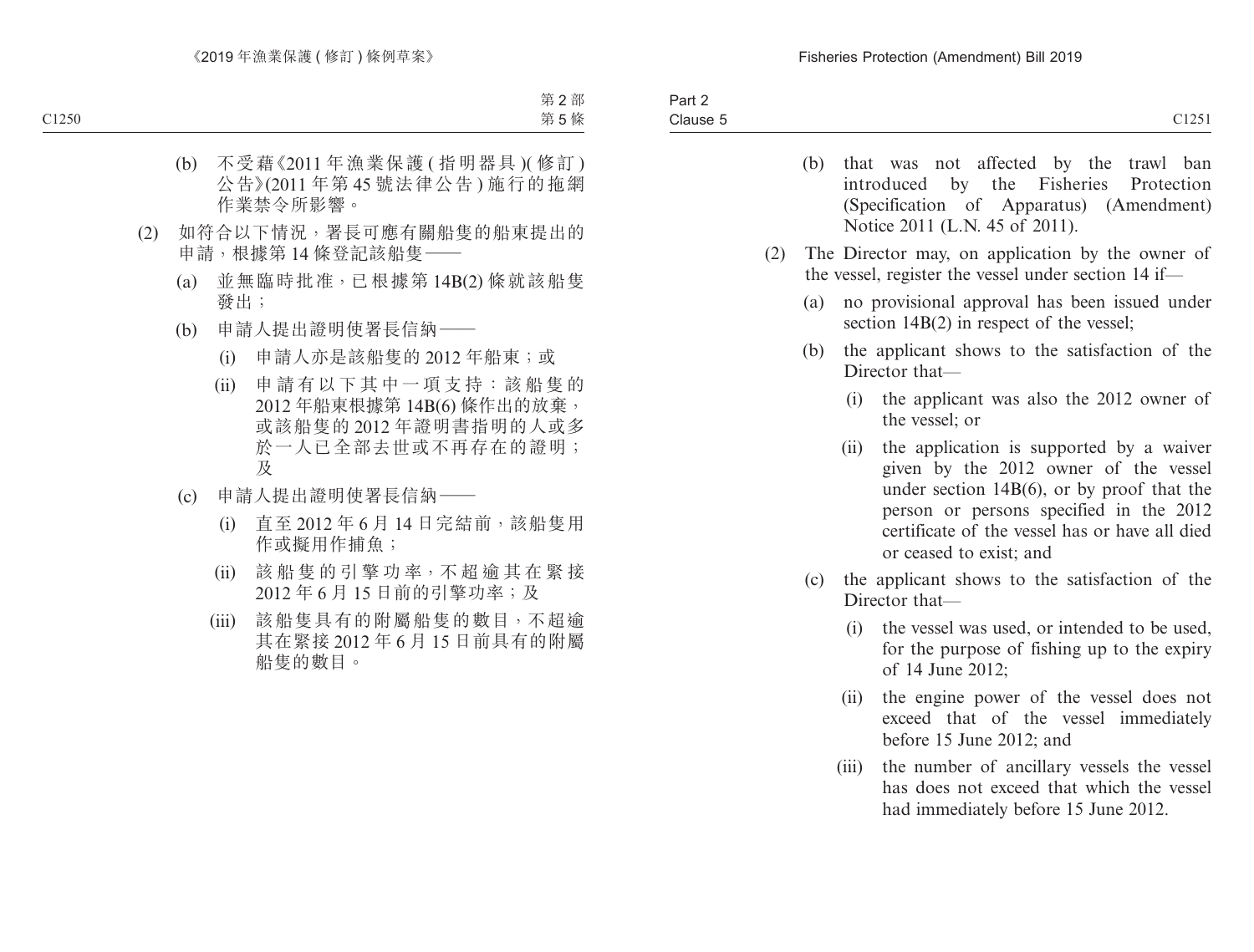| $3 - r +$<br>$\sim$                     |                        |
|-----------------------------------------|------------------------|
| $\overline{\phantom{0}}$<br>:lause<br>. | $\sim$ 1 $\sim$ $\sim$ |
|                                         |                        |

- (3) For subsection  $(2)(c)(i)$ , the Director must take into account—
	- (a) whether there was a valid operating licence in respect of the vessel before 15 June 2012, and if there was, the validity period of the last valid operating licence in respect of the vessel before 15 June 2012;
	- (b) the reason why there was no valid operating licence in respect of the vessel on 15 June 2012; and
	- (c) any other factor the Director considers appropriate.
- (4) An application under subsection (2) may only be made within 6 months after the commencement date.
- (5) Despite subsection (4), an application under subsection (2) may be made at a later time if the applicant shows to the satisfaction of the Director that—
	- (a) the failure to make the application within the time specified in subsection (4) was not due to the applicant's default; and
	- (b) the applicant exercised due diligence to ensure that the application would be made as soon as practicable after the commencement date.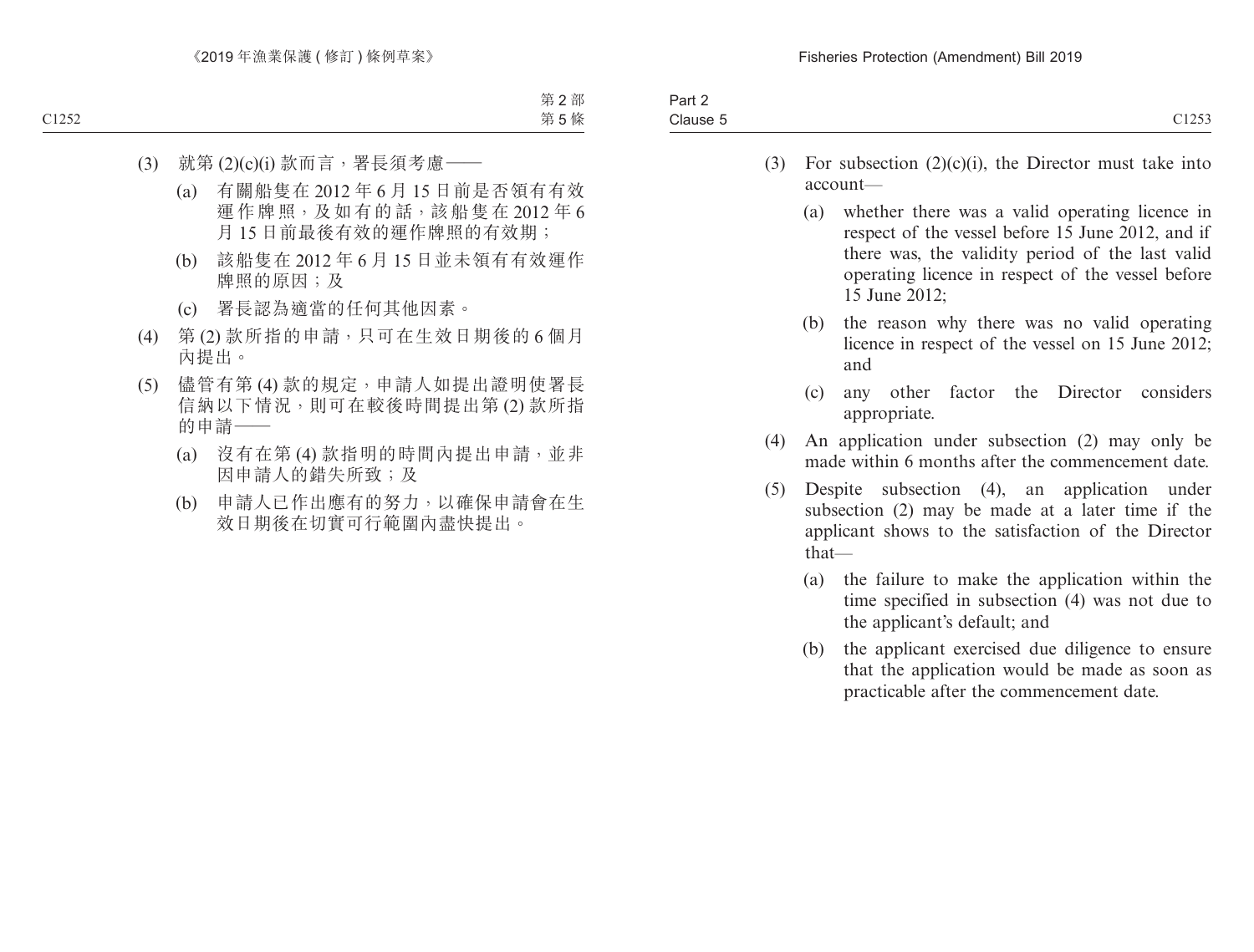| <b>Fail</b>           |                                                          |
|-----------------------|----------------------------------------------------------|
| $\bigcap$<br>Clause 5 | $\sim$ $\sim$ $\sim$ $\sim$<br>$\rightarrow$<br>ر ر ۱۰ د |

- **14B. Registration of fishing vessels with no valid operating licence on 15 June 2012 or their replacements—provisional approval**
	- (1) This section applies if—
		- (a) there was, on 15 June 2012, a fishing vessel in respect of which there was no valid operating licence (*original vessel*); and
		- (b) the original vessel was not affected by the trawl ban introduced by the Fisheries Protection (Specification of Apparatus) (Amendment) Notice 2011 (L.N. 45 of 2011).
	- (2) The Director may, on application by the 2012 owner of the original vessel, issue to the owner a provisional approval for the registration of the original vessel or one other local fishing vessel (*PAR*) if—
		- (a) no PAR has been issued under this subsection in respect of the original vessel; and
		- (b) the applicant shows to the satisfaction of the Director that—
			- (i) the original vessel was used, or intended to be used, for the purpose of fishing up to the expiry of 14 June 2012;
			- (ii) any one or more of the following applies—
				- (A) the applicant no longer owns the original vessel;
				- (B) the original vessel has been lost or destroyed;
				- (C) the operating licence in respect of the original vessel has been cancelled by the Director of Marine;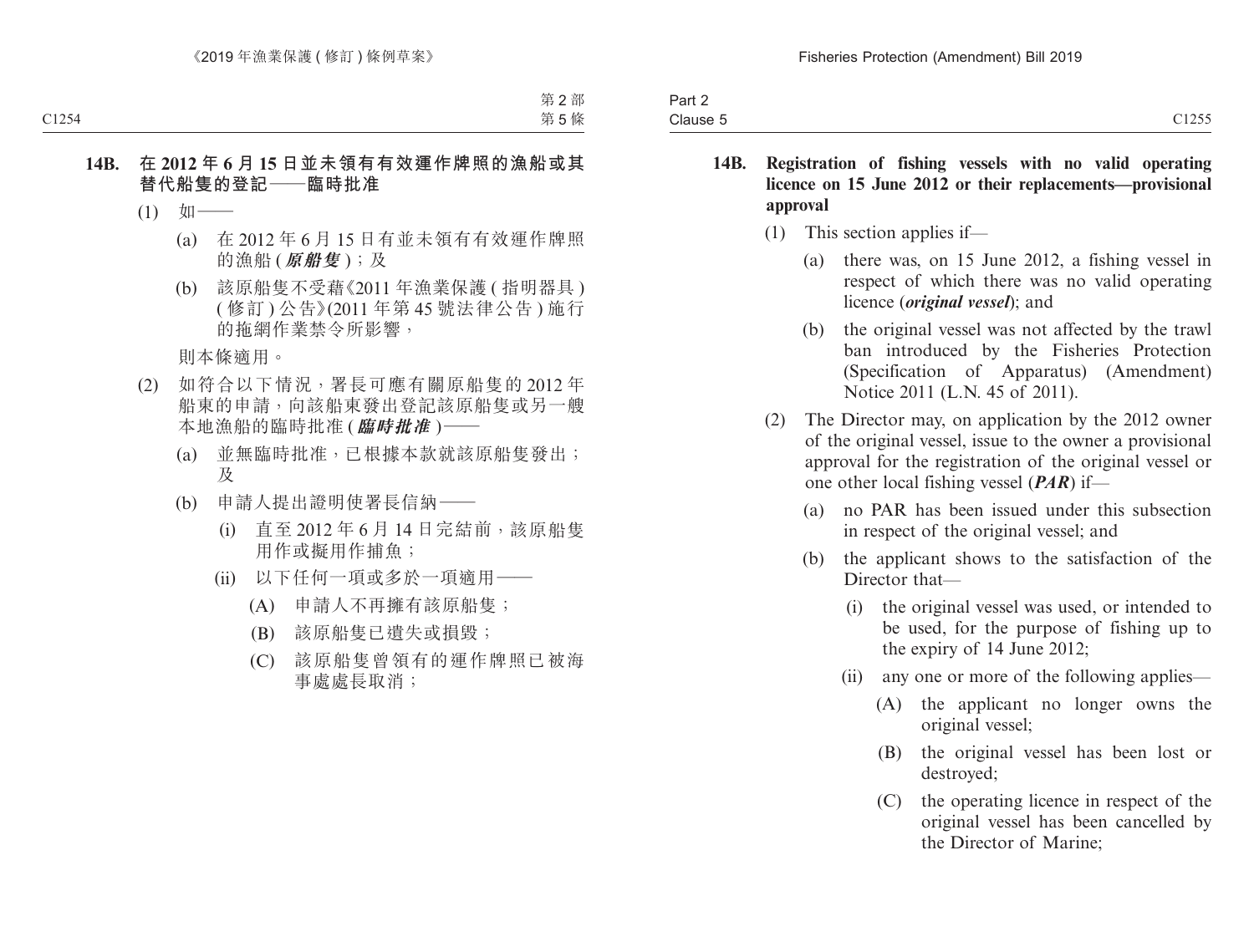| Part 2   |                      |
|----------|----------------------|
| Clause 5 | C1257<br>$\cup$ 1201 |

- (D) the original vessel is no longer designed and equipped to be used primarily for fishing; and
- (iii) the applicant has not waived under subsection (6) the entitlement to apply for a PAR in respect of the original vessel.
- (3) For subsection  $(2)(b)(i)$ , the Director must take into account—
	- (a) whether there was a valid operating licence in respect of the original vessel before 15 June 2012, and if there was, the validity period of the last valid operating licence in respect of the original vessel before 15 June 2012;
	- (b) the reason why there was no valid operating licence in respect of the original vessel on 15 June 2012; and
	- (c) any other factor the Director considers appropriate.
- (4) An application under subsection (2) may only be made within 6 months after the commencement date.
- (5) Despite subsection (4), an application under subsection (2) may be made at a later time if the applicant shows to the satisfaction of the Director that—
	- (a) the failure to make the application within the time specified in subsection (4) was not due to the applicant's default; and
	- (b) the applicant exercised due diligence to ensure that the application would be made as soon as practicable after the commencement date.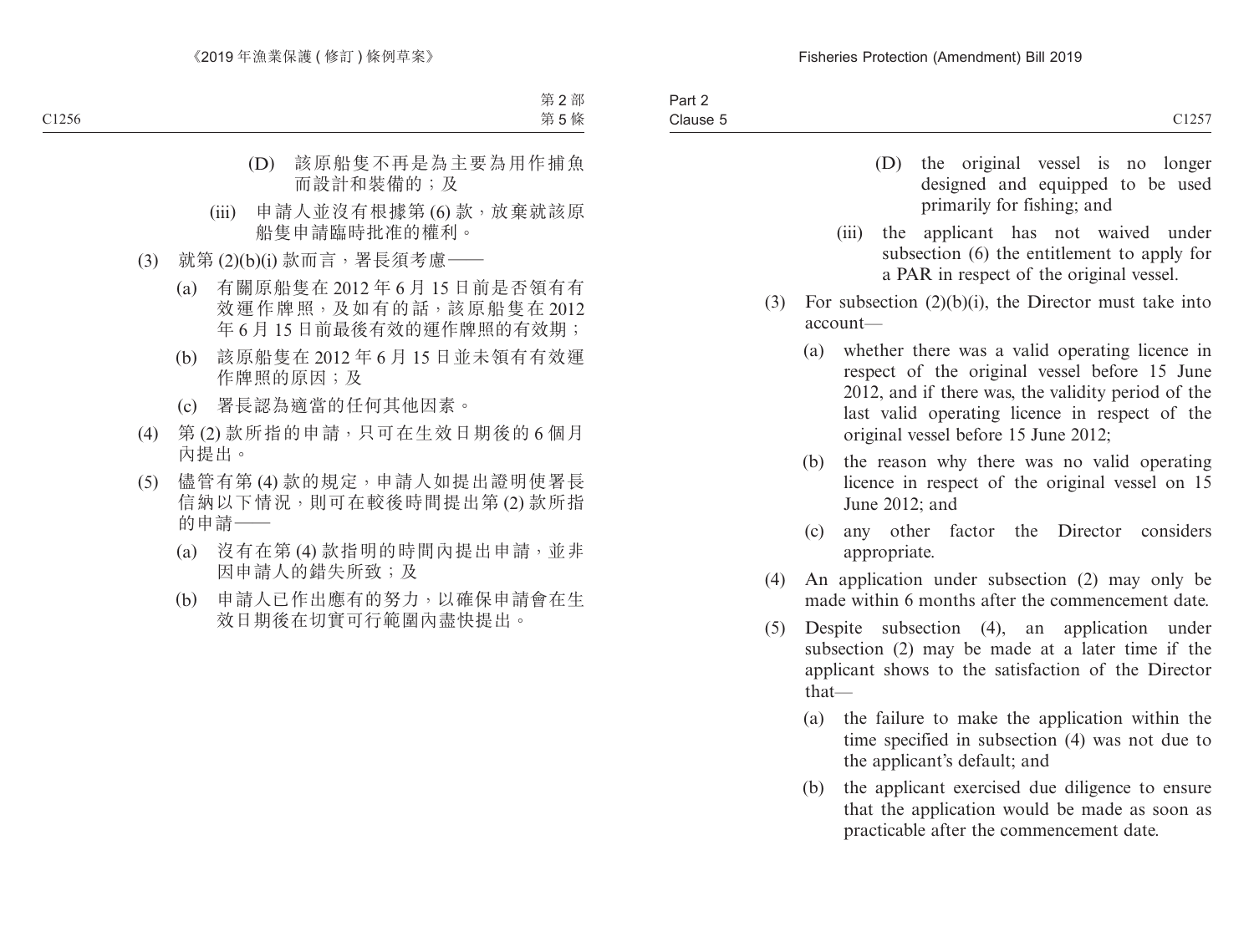- (6) The 2012 owner of the original vessel may, in a form specified by the Director, waive the entitlement to apply for a PAR in respect of the original vessel.
- (7) If the Director refuses an application under subsection (2), the Director must send a notice of refusal to the applicant within 14 days after the date of the decision.
- (8) The Director may, on application by the 2012 owner of the original vessel, register the original vessel, or one other local fishing vessel, under section 14 if—
	- (a) the application is accompanied by a PAR issued under subsection (2) to the applicant in respect of the original vessel; and
	- (b) the applicant shows to the satisfaction of the Director that—
		- (i) the applicant is the owner of the vessel under application;
		- (ii) there is a valid operating licence in respect of the vessel under application;
		- (iii) the engine power of the vessel under application does not exceed that of the original vessel immediately before 15 June 2012; and
		- (iv) the number of ancillary vessels the vessel under application has does not exceed that which the original vessel had immediately before 15 June 2012.
- (9) An application under subsection (8) may only be made within 2 years after the date of the issue of the PAR.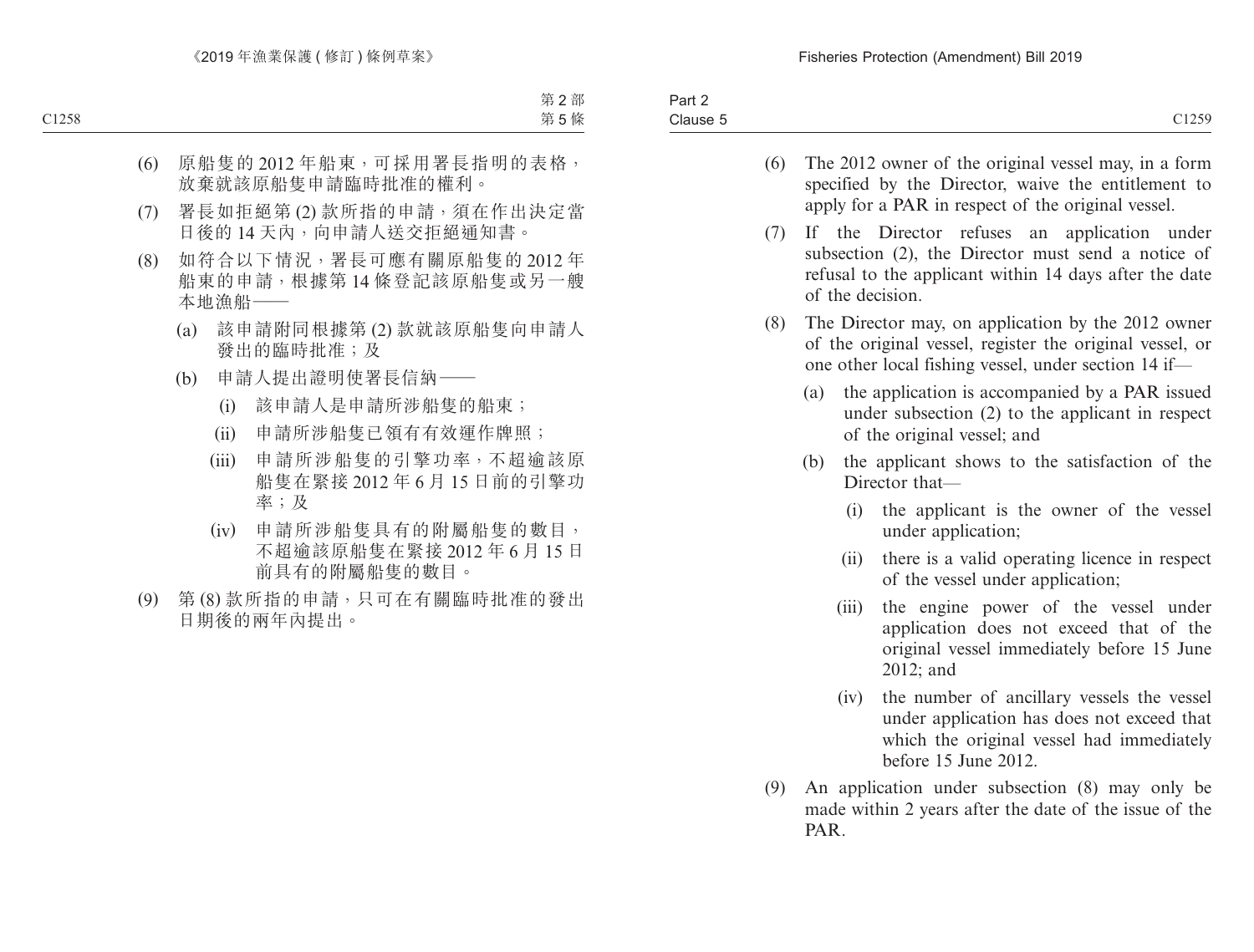| C1261<br>Clause 6 | Part 2 |  |
|-------------------|--------|--|
|                   |        |  |

- (10) Despite subsection (9), an application under subsection (8) may be made at a later time if the applicant shows to the satisfaction of the Director that—
	- (a) the failure to make the application within the time specified in subsection (9) was not due to the applicant's default; and
	- (b) the applicant exercised due diligence to ensure that the application would be made as soon as practicable after the date of the issue of the PAR"
- **6. Section 17 amended (alteration to conditions of registration)** Section 17—

# **Repeal subsection (4) Substitute**

"(4) If the Director refuses an application under subsection (1), the Director must send a notice of refusal to the applicant within 14 days after the date of the decision.".

## **7. Section 21 amended (registration of former trawlers or their replacements)**

(1) Section 21(3)—

# **Repeal**

"made under"

# **Substitute**

"under".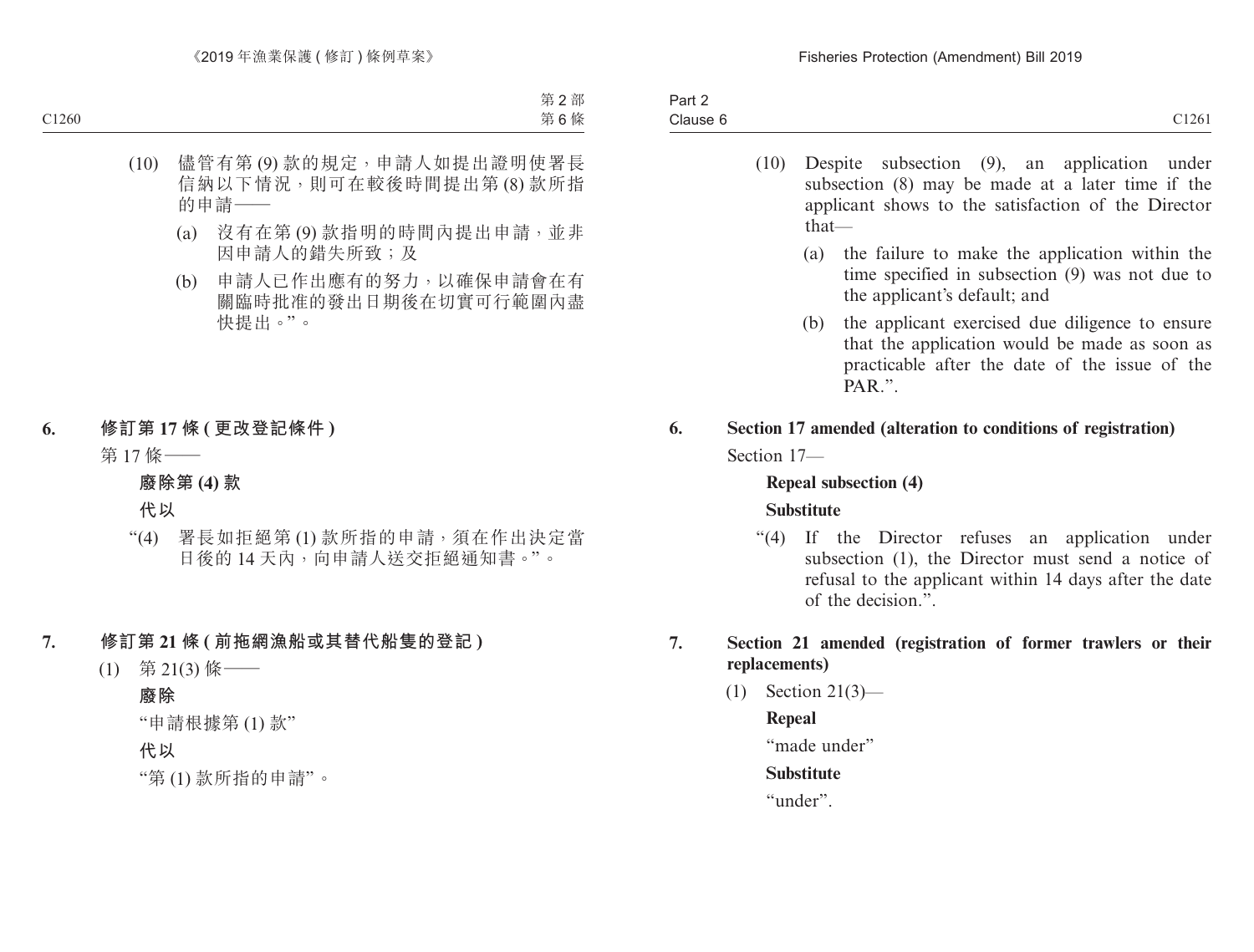| C1263<br>Clause | Part $\sim$ |  |
|-----------------|-------------|--|
|                 |             |  |

(2) Section 21(4), definition of *certificate of eligibility for registration*, paragraph (a)—

#### **Repeal**

"is a valid operating licence on the commencement date"

# **Substitute**

"was a valid operating licence on 15 June 2012".

# **8. Section 21A added**

After section 21—

**Add**

# "**21A. Registration of former trawlers with no valid operating licence on 15 June 2012 or their replacements—certificate of eligibility**

- (1) This section applies if there was, on 15 June 2012, a trawler in respect of which there was no valid operating licence (*original vessel*).
- (2) The Director may, on application by a person, issue to the person a certificate of eligibility for the registration of the original vessel or one other local fishing vessel (*CER*) if—
	- (a) no CER has been issued under this subsection in respect of the original vessel;
	- (b) the applicant shows to the satisfaction of the Director that—
		- (i) the applicant was the 2012 owner of the original vessel; or
		- (ii) the applicant is the owner of the original vessel, and the application is supported by a waiver given by the 2012 owner of the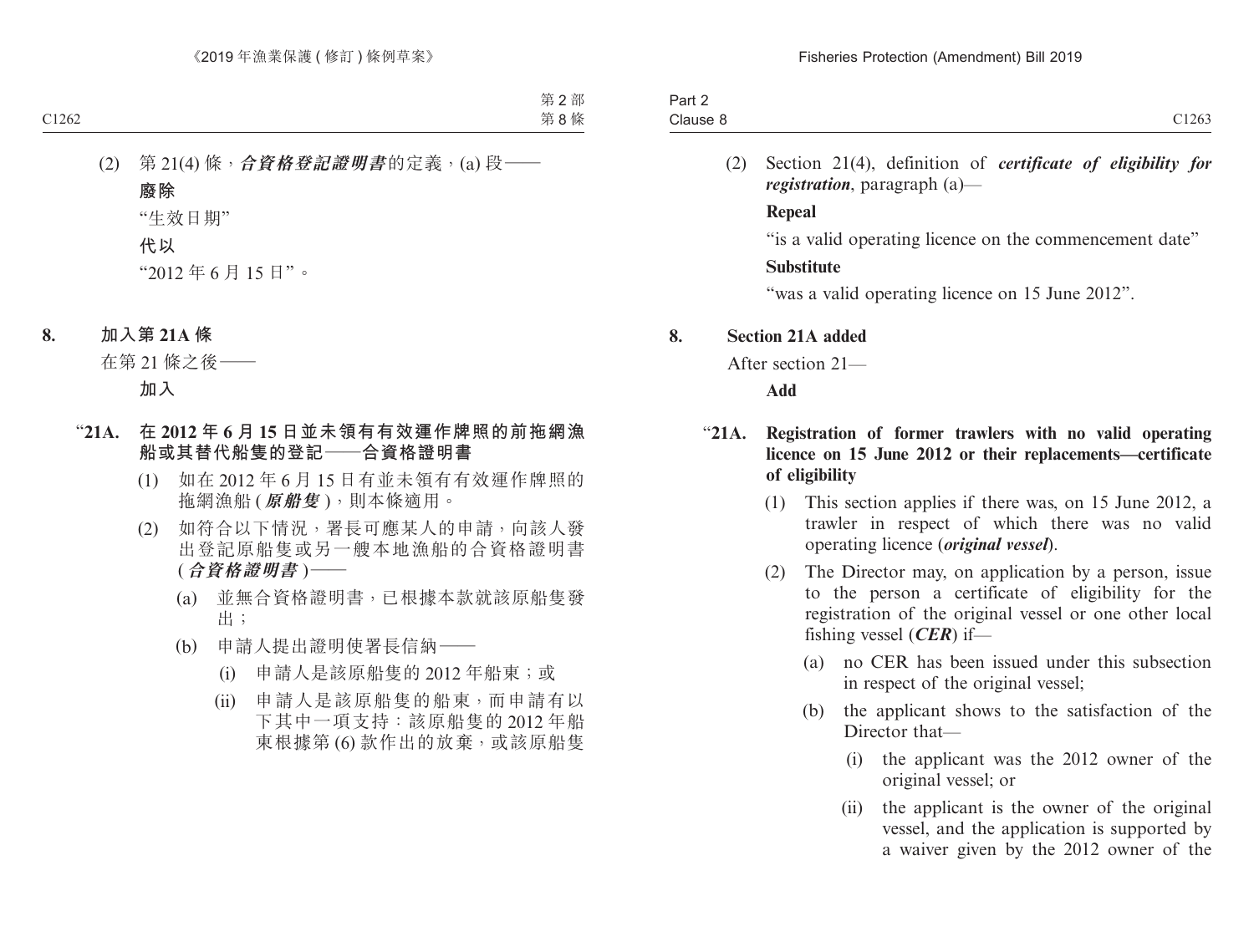| Part 2   |       |
|----------|-------|
| Clause 8 | C1265 |

original vessel under subsection (6), or by proof that the person or persons specified in the 2012 certificate of the original vessel has or have all died or ceased to exist; and

- (c) the applicant shows to the satisfaction of the Director that—
	- (i) the original vessel was used, or intended to be used, for the purpose of fishing up to the expiry of 14 June 2012; and
	- (ii) the original vessel was affected by the trawl ban introduced by the Fisheries Protection (Specification of Apparatus) (Amendment) Notice 2011 (L.N. 45 of 2011).
- (3) For subsection  $(2)(c)(i)$ , the Director must take into account—
	- (a) whether there was a valid operating licence in respect of the original vessel before 15 June 2012, and if there was, the validity period of the last valid operating licence in respect of the original vessel before 15 June 2012;
	- (b) the reason why there was no valid operating licence in respect of the original vessel on 15 June 2012; and
	- (c) any other factor the Director considers appropriate.
- (4) An application under subsection (2) may only be made within 6 months after the commencement date.
- (5) Despite subsection (4), an application under subsection (2) may be made at a later time if the applicant shows to the satisfaction of the Director that—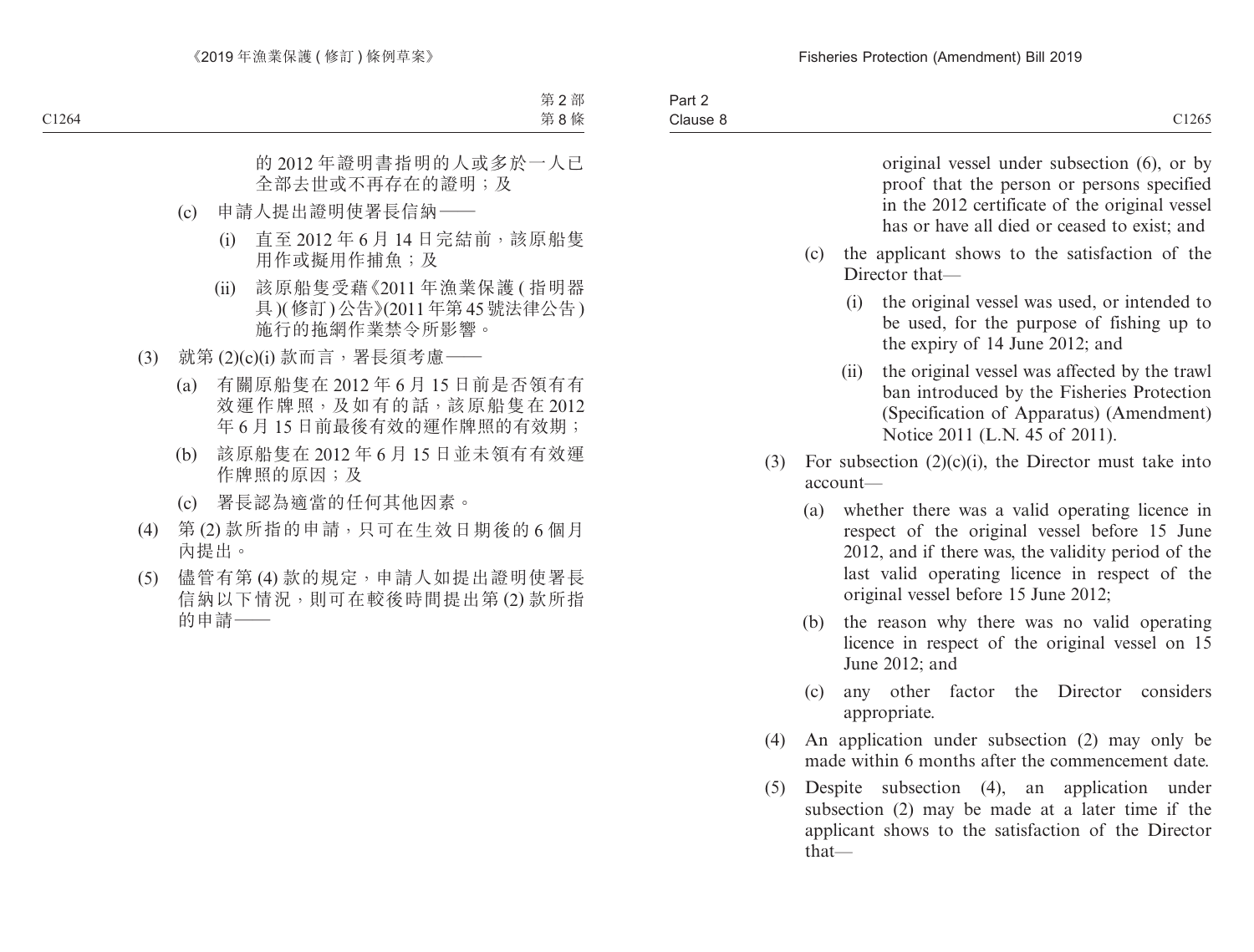- (a) the failure to make the application within the time specified in subsection (4) was not due to the applicant's default; and
- (b) the applicant exercised due diligence to ensure that the application would be made as soon as practicable after the commencement date.
- (6) The 2012 owner of the original vessel may, in a form specified by the Director, waive the entitlement to apply for a CER in respect of the original vessel.
- (7) If the Director refuses an application under subsection (2), the Director must send a notice of refusal to the applicant within 14 days after the date of the decision.
- (8) The Director may, on application by the holder of a CER, register the original vessel, or one other local fishing vessel, under section 14 if—
	- (a) the application—
		- (i) is accompanied by a CER issued under subsection (2) to the applicant in respect of the original vessel; and
		- (ii) is made in accordance with the terms and time limit (if any) specified in the CER; and
	- (b) the applicant shows to the satisfaction of the Director that—
		- (i) the applicant is the owner of the vessel under application;
		- (ii) there is a valid operating licence in respect of the vessel under application;
		- (iii) trawling with the use or aid of the vessel under application is unlikely;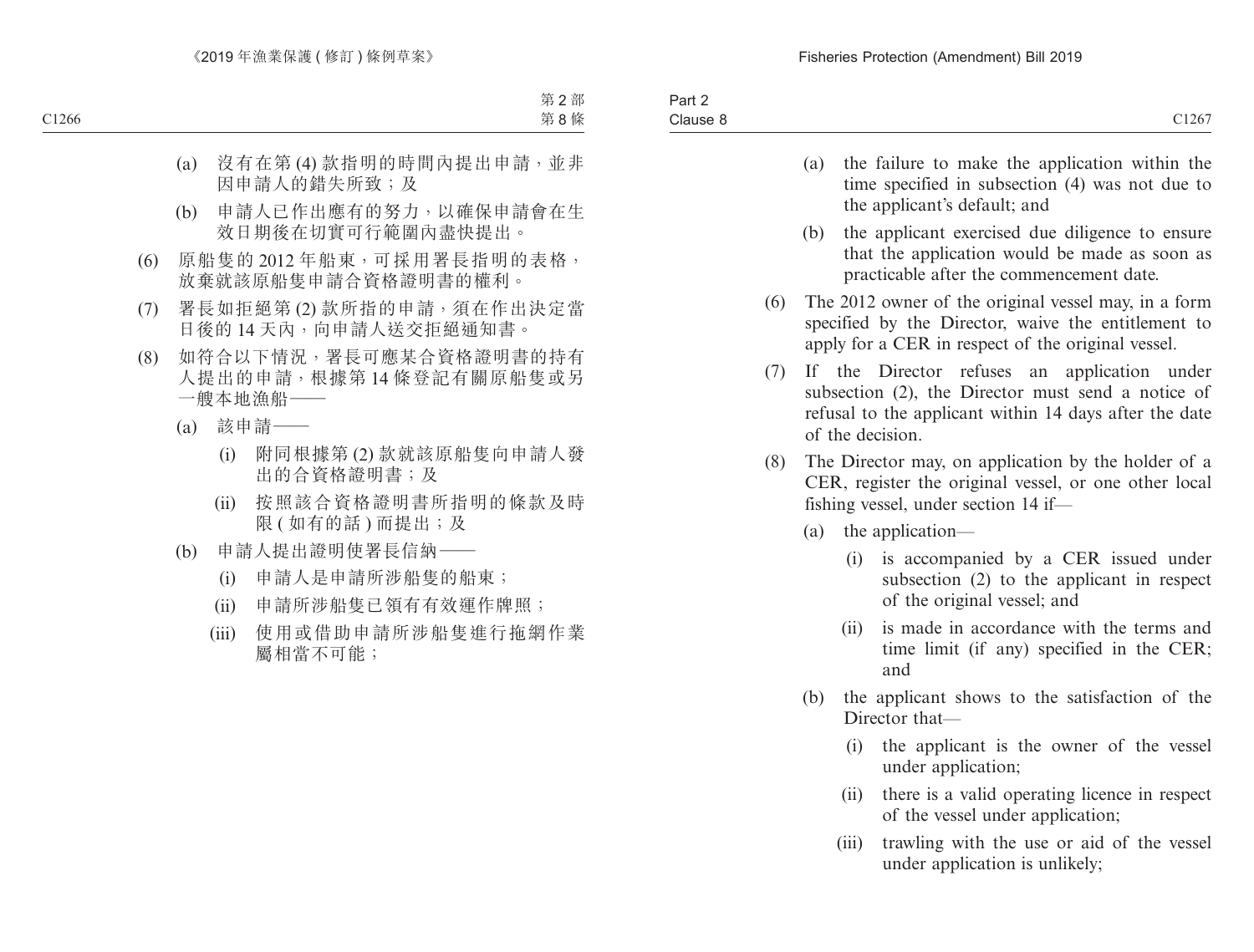- (iv) the engine power of the vessel under application does not exceed that of the original vessel immediately before 15 June 2012; and
- (v) the number of ancillary vessels the vessel under application has does not exceed that which the original vessel had immediately before 15 June 2012.".

## **9. Section 26 amended (refusal of applications for issue or renewal of research fishing permit)**

(1) Section 26(1)—

# **Repeal**

"made under"

### **Substitute**

"under".

(2) Section 26(2) and  $(3)$ —

# **Repeal**

"made under"

# **Substitute**

"under".

(3) Section 26(4)—

# **Repeal**

"from"

# **Substitute**

"after".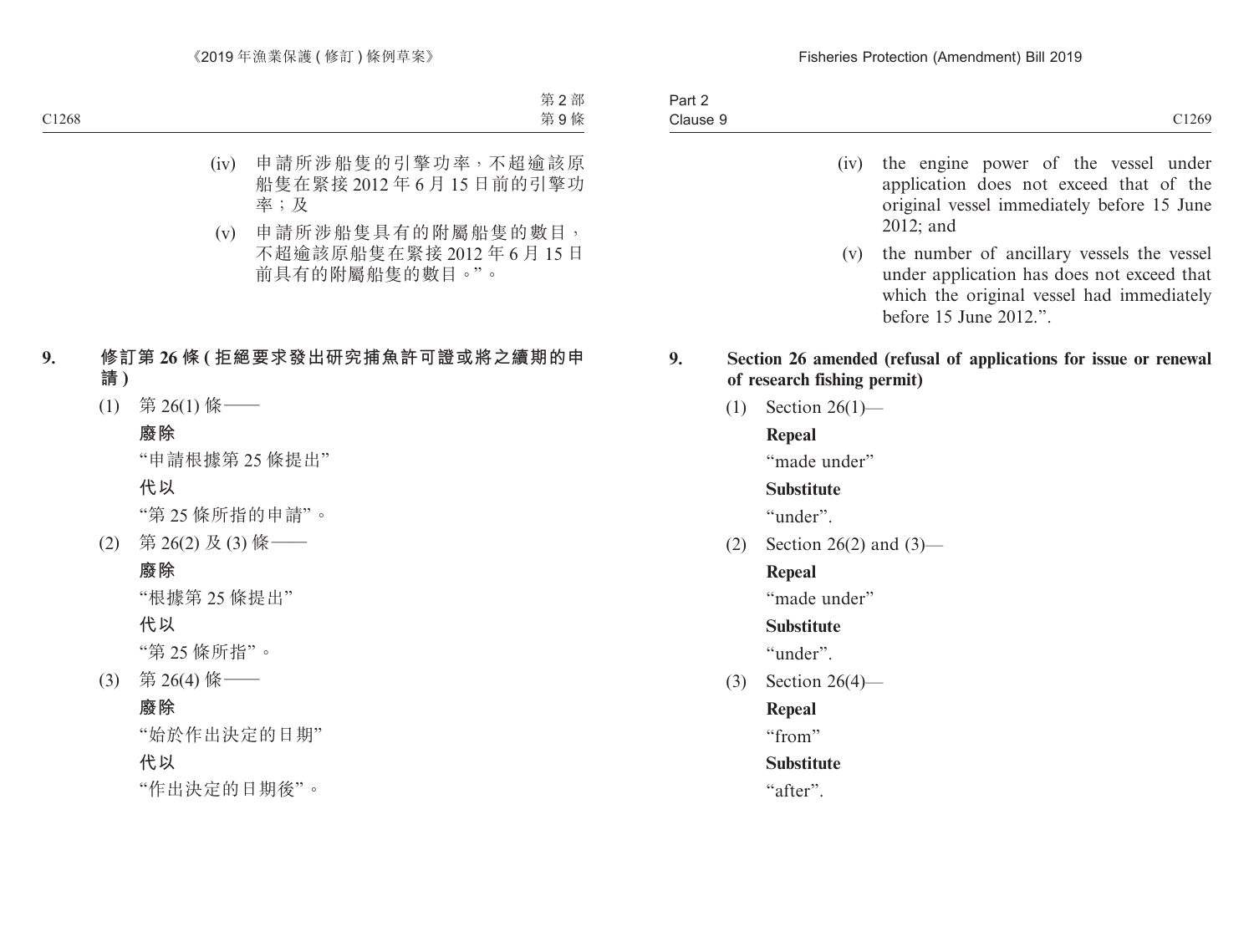| $Part \sim$         |                                    |
|---------------------|------------------------------------|
| ∽<br>Clause 10<br>. | $\sim$ $\sim$ $\sim$ $\sim$ $\sim$ |

## **10. Section 33 amended (right of appeal)**

(1) Section 33—

#### **Repeal paragraph (a)**

## **Substitute**

- "(a) refusing an application for registration under section 14(1), 14A(2), 14B(8), 19(1), 21(1) or 21A(8) or an application for the issue or renewal of a research fishing permit under section 25;".
- (2) After section 33(a)—

## **Add**

- "(ab) refusing to issue a provisional approval under section  $14B(2)$ ;".
- (3) After section 33(c)—

### **Add**

"(ca) refusing to issue a certificate of eligibility under section  $21A(2)$ ;".

# **11. Section 37 amended (Director may require information or document)**

Section 37(2)—

**Repeal**

"made under"

### **Substitute**

"under".

# **12. Section 45 amended (transitional)**

(1) Section 45—

**Repeal paragraph (a).**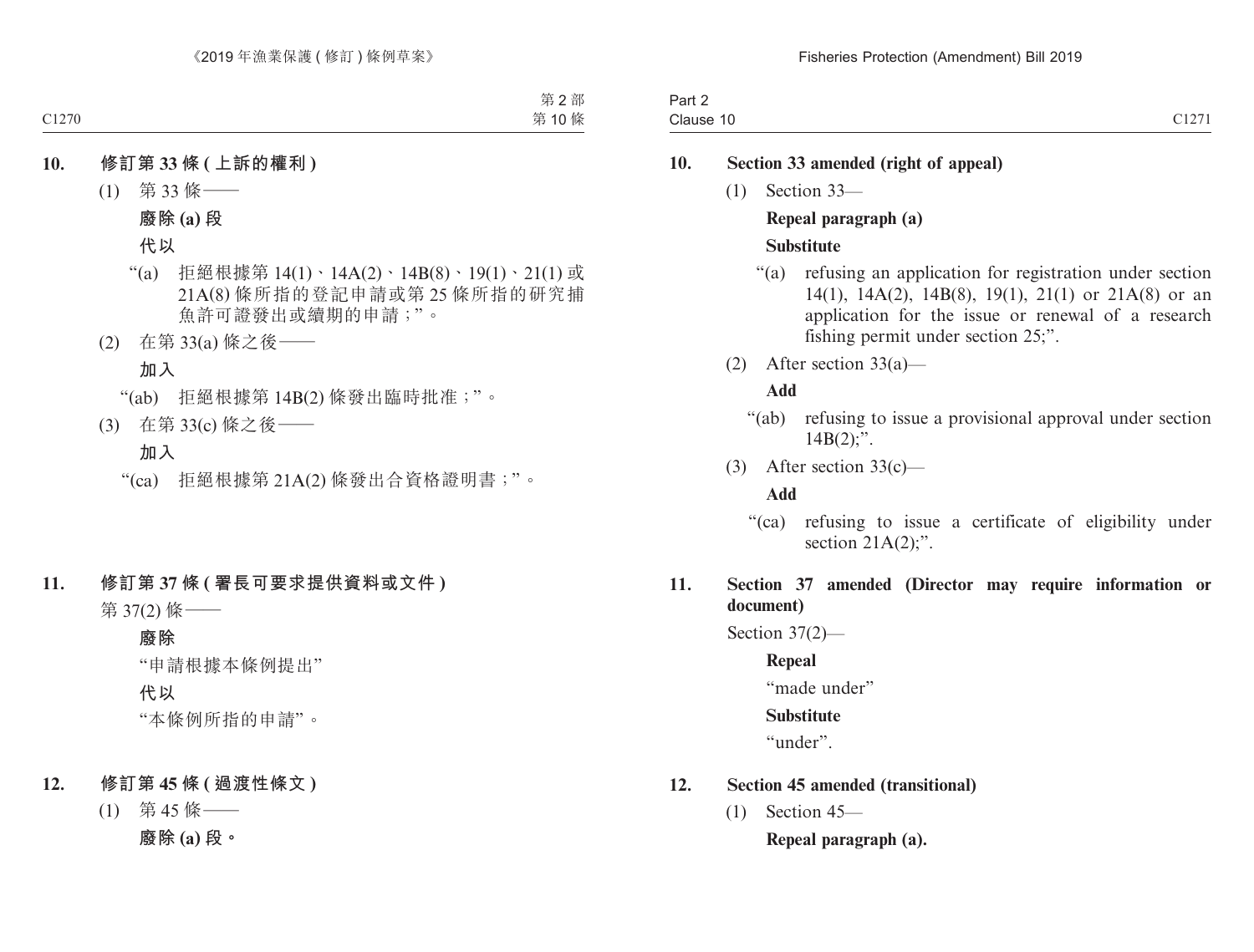| $.$ $.$<br>⊤ail 4<br>$-$ |                               |
|--------------------------|-------------------------------|
| Clause 15                | $\cap$ 1070<br>$\overline{1}$ |
|                          |                               |

(2) Section  $45(b)$ —

**Repeal** "has been made under section 14" **Substitute**

"under section  $14(1)$  or  $14A(2)$  has been made".

## **13. Schedule 3 amended (fees)**

Schedule 3, item 1, column 2—

# **Repeal**

"14, 19 or 21"

# **Substitute**

" $14(1)$ ,  $14A(2)$ ,  $14B(8)$ ,  $19(1)$ ,  $21(1)$  or  $21A(8)$ ".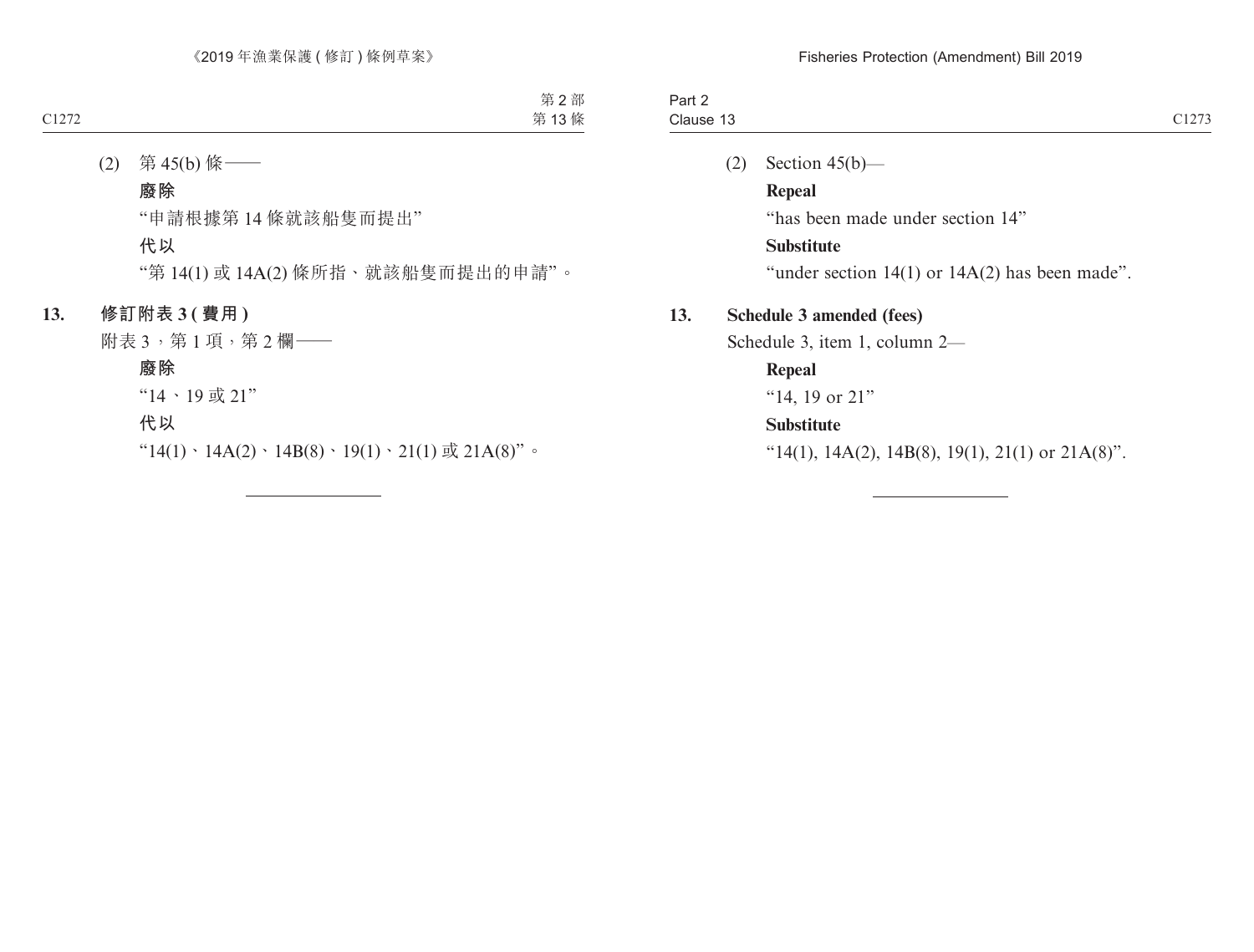# **Part 3**

# **Consequential Amendments to Administrative Appeals Board Ordinance**

- **14. Schedule amended**
	- (1) The Schedule, item 72, column 3, paragraph (a)—

#### **Repeal**

"14, 19 or 21"

#### **Substitute**

" $14(1)$ ,  $14A(2)$ ,  $14B(8)$ ,  $19(1)$ ,  $21(1)$  or  $21A(8)$ ".

- (2) The Schedule, item 72, column 3, after paragraph (a)— **Add**
	- "(ab) to refuse to issue a provisional approval under section  $14B(2)$ ;".
- (3) The Schedule, item 72, column 3, after paragraph (c)— **Add**
	- "(ca) to refuse to issue a certificate of eligibility under section  $21A(2)$ ;".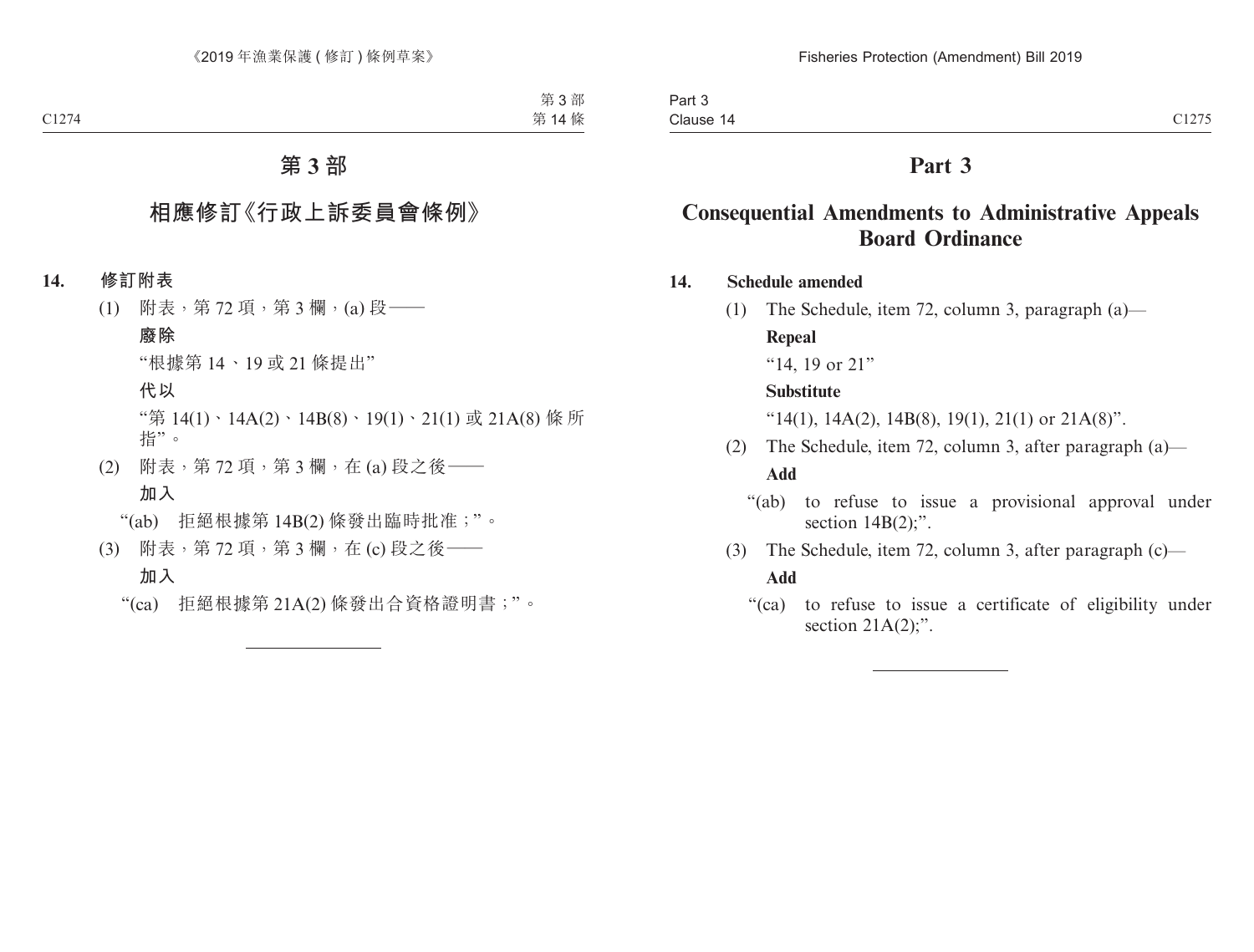Paragraph 1 and 2012 C1277 Explanatory Memorandum Paragraph 1

#### **Explanatory Memorandum**

The Fisheries Protection Ordinance (Cap. 171) (*principal Ordinance*) does not allow the registration, under its section 14. of a local fishing vessel or former trawler in respect of which there was no valid operating licence on 15 June 2012 (*original vessel* and *former trawler* respectively). The main object of this Bill is to amend the principal Ordinance to introduce an arrangement for the registration of an original vessel or a former trawler, or its replacement. Among other requirements for registration, the original vessel or former trawler must be one that was used, or intended to be used, for the purpose of fishing up to the expiry of 14 June 2012.

#### **Part 1—Preliminary**

2. Clause 1 sets out the short title. If the Bill is passed, the Ordinance to be enacted (*Amendment Ordinance*) will come into operation on the day on which it is published in the Gazette.

#### **Part 2—Amendments to Principal Ordinance**

- 3. Clauses 5 and 8 add the new sections 14A, 14B and 21A to the principal Ordinance to provide for the arrangement. Clauses 3, 4 and 7 make related amendments.
- 4. The new section 14A provides for the application for the registration of an original vessel that is still designed and equipped to be used primarily for fishing. An application under that section may only be made within 6 months after the commencement date of the Amendment Ordinance.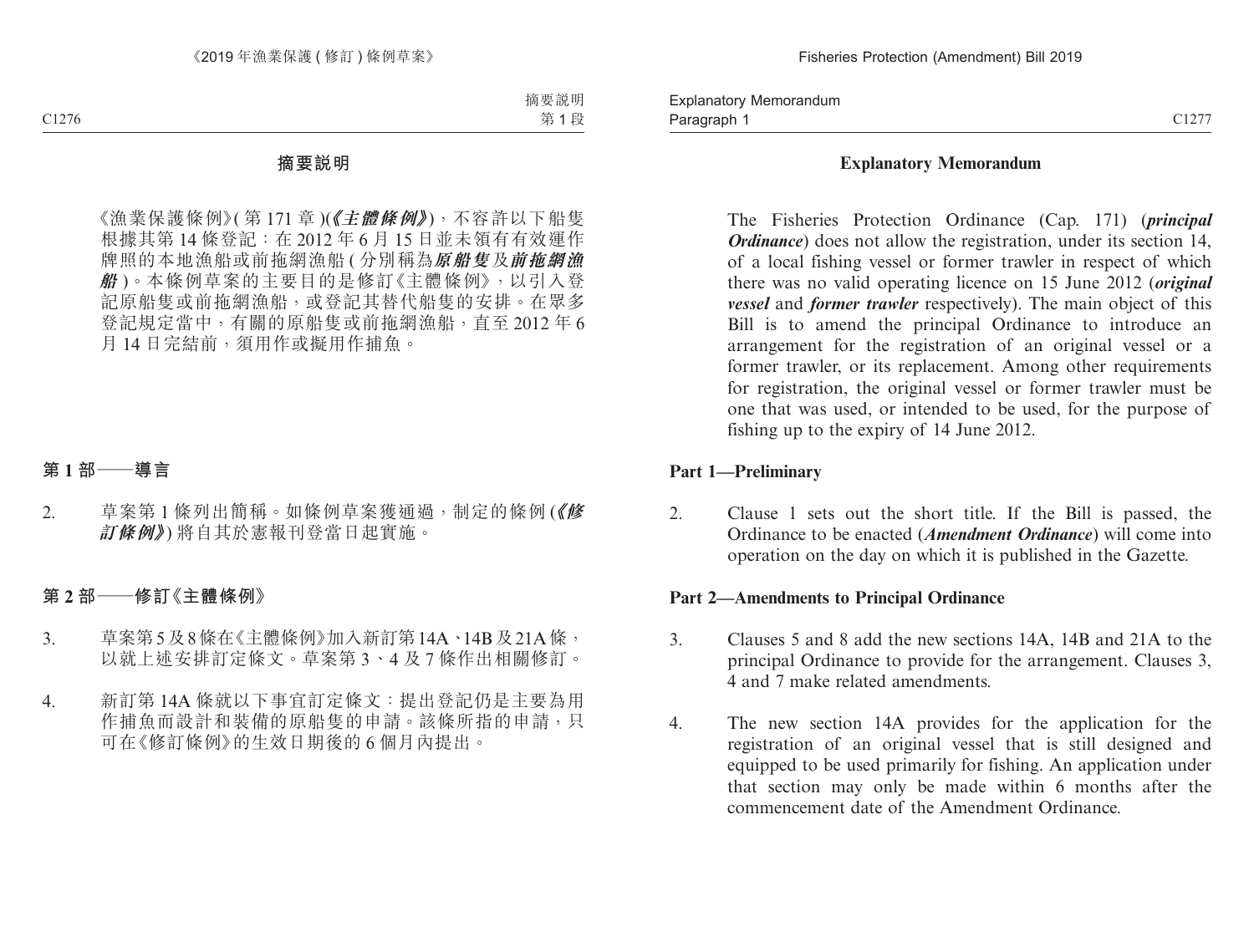Paragraph 5 and 2012/9 Explanatory Memorandum Paragraph 5

- 5. The new section 14B provides for the issue to a person who was the owner of an original vessel on 15 June 2012 of a provisional approval for the registration of the original vessel or its replacement (*PAR*). Similar to an application under the new section 14A, an application for a PAR may only be made within 6 months after the commencement date of the Amendment Ordinance. However, an application for the registration of the original vessel or its replacement, pursuant to a PAR, may be made within 2 years after the date of the issue of the PAR.
- 6. The new section 21A provides for the issue of a certificate of eligibility for the registration of a former trawler that was affected by the trawl ban in December 2012, or its replacement (*CER*). An application for a CER may only be made within 6 months after the commencement date of the Amendment Ordinance, and a CER may provide for the terms and time limit for registration.
- 7. Clauses 6, 9 and 11 make minor amendments to sections 17, 26 and 37 respectively of the principal Ordinance.
- 8. Section 33 of the principal Ordinance contains a list of decisions of the Director of Agriculture, Fisheries and Conservation. A person aggrieved by any of the decisions may appeal to the Administrative Appeals Board. Clause 10 amends that section to add the decisions under the new sections 14A(2), 14B(2) and (8) and 21A(2) and (8) to the list.
- 9. Clause 12 amends section 45 of the principal Ordinance to extend the transitional arrangements under that section to local fishing vessels that are the subjects of pending applications under the new section 14A.